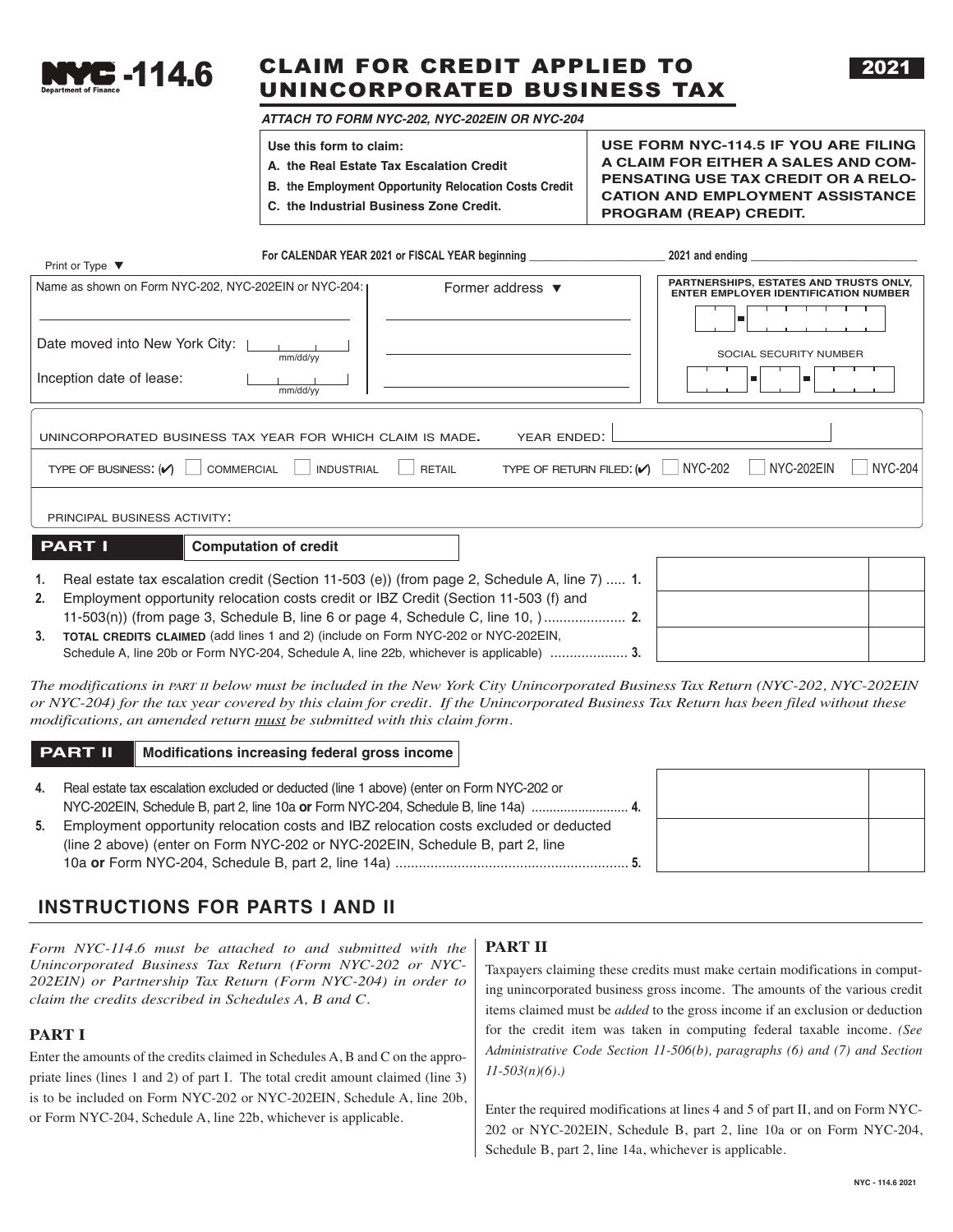## **SCHEDULE A** Real estate tax escalation credit (Administrative Code Section 11-503(e))

The real estate tax escalation credit may be claimed only if the taxpayer's eligibility to receive the credit has been approved and certified by the Industrial and Commercial Incentive Board. **No** credit will be allowed unless a copy of the Certificate of Eligibility issued by the Industrial and Commercial Incentive Board is attached to Schedule A.

## **A. General information 1.** Number of industrial employment opportunities relocated to New York City....................................................... **1. 2.** Number of commercial employment opportunities relocated to New York City................................................... **2. 3. TOTAL**................................................................................................................................................................... **3.**

## **B. Computation of real estate tax escalation credit** *(see instructions)*

|    | 1. Current rent information - For the period covered by this report,<br>enter the following amounts if payment is required under lease:                                                                                 | <b>COLUMN A</b> | <b>COLUMN B</b> | <b>COLUMN C</b> |  |
|----|-------------------------------------------------------------------------------------------------------------------------------------------------------------------------------------------------------------------------|-----------------|-----------------|-----------------|--|
|    | a. Basic rent paid or required to be paid to landlord for premises 1a.<br>b.<br>c. Fuel adjustment expense paid to landlord<br>d. Maintenance expense paid to landlord<br>e. Other amounts paid to landlord             |                 |                 |                 |  |
|    | 2. <i>Initial rent information -</i> Compute amounts as if the specified<br>rent items below were paid for same number of months as covered<br>by this report (see instructions)                                        | <b>COLUMN A</b> | <b>COLUMN B</b> | <b>COLUMN C</b> |  |
| 3. | а.<br>b. Original payments required for real estate taxes                                                                                                                                                               |                 |                 |                 |  |
| 4. | TOTAL column B. Add lines 1a through 1e.                                                                                                                                                                                |                 |                 |                 |  |
| 5. | TOTAL column A. Add lines 1c through 3.                                                                                                                                                                                 |                 |                 |                 |  |
|    | 7. Enter amount claimed as real estate tax escalation credit (payment actually made during period covered by                                                                                                            |                 |                 |                 |  |
|    | this report attributable to an increase or addition to the real estate taxes imposed on leased premises).<br>This should be the same as amount entered on line 6 (if not, explain on rider) - (enter on page 1, parts I |                 |                 |                 |  |

# **INSTRUCTIONS FOR SCHEDULE A**

A taxpayer subject to the Unincorporated Business Tax that has relocated to leased premises in New York City from a location outside New York State and has created at least 100 industrial or commercial employment opportunities in the City is allowed a credit against the Unincorporated Business Tax for the amount of any additional lease payments actually made to the taxpayer's landlord that are based solely and directly upon increased real estate taxes imposed upon the relocation premises. To the extent this credit exceeds the taxpayer's UBT liability calculated without this credit, it shall be refunded without interest. Before a taxpayer can claim the credit, the taxpayer's eligibility must be approved and certified by the Industrial and Commercial Incentive Board. The credit can be claimed annually for the length of the lease term, or for a period not to exceed ten years from the date of relocation, whichever period is shorter.

**"**Employment opportunity**"**means the creation of a full-time position (not less than 30 hours per week of gainful employment) for an industrial employee (one engaged in the manufacturing or assembling of tangible goods or the processing of raw materials) or commercial employee (one engaged in the buying, selling or otherwise providing of goods or services other than on a retail basis directly to the ultimate user or consumer) and the actual hiring of such employee for that position.

**"**Basic rent**"** means the rent provided for under a written lease for the use or occupancy of premises, excluding separately stated amounts required to be paid under the lease for such items as real estate taxes, maintenance expenses or fuel adjustments.

If more than one premises is included in the computation of the credit, attach a separate rider in the form of Schedule A for each such premises, and enter the sum of the amounts shown on such separate riders on Schedule A.

## **PART B, LINE 2a**

Since the real estate tax escalation credit is the amount of the increased payments actually made that are solely and directly attributable to an increase or addition to the real estate taxes imposed upon the leased premises, the basic rent originally to be paid under the lease for the premises must be determined. It should be computed as an amount due for one month notwithstanding the manner in which it is expressed in the lease for the premises. The basic monthly rent as thus determined must then be multiplied by the number of months in the taxable period covered by this report so that the period covered by this report may be compared to a comparable period based upon the basic rent originally required to be paid.

#### **PART B, LINE 2b**

If, beginning with the inception of the term, the lease for the premises requires that an amount separate from the basic rent must be paid for real estate taxes attributable to the premises, you must enter on line 2b an amount to be determined by computing the amount that would be due per month, if such required payment were figured on a monthly basis and multiplying such amount by the number of months in the period covered by this report.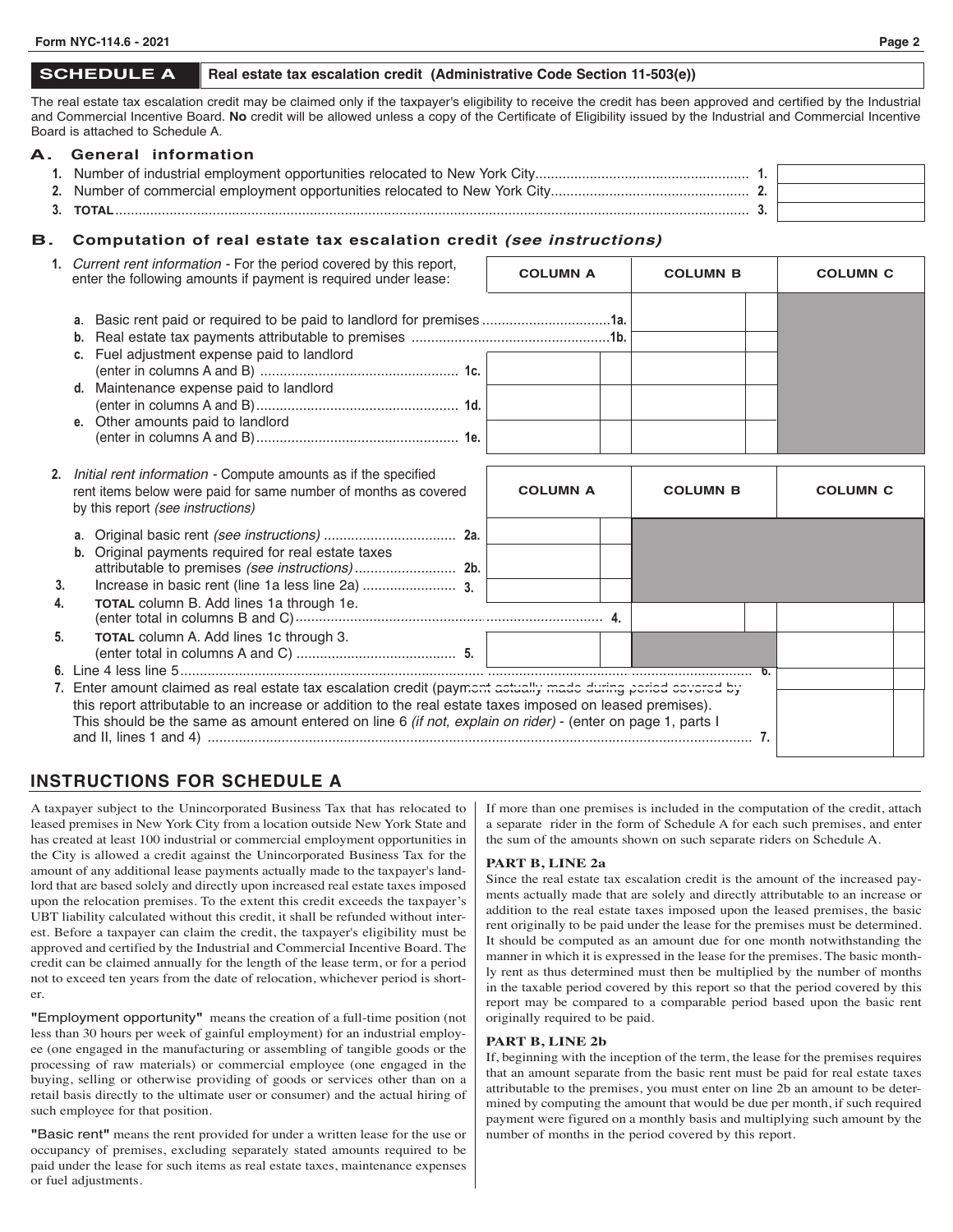#### **SCHEDULE B Employment opportunity relocation costs credit (Administrative Code Section 11-503(f))**

If the taxpayer did not both relocate from outside New York State and create a minimum of ten (10) industrial or commercial employment opportunities in New York City, **do not** complete Schedule B and make **no** entry on page 1, parts I and II, lines 2 and 5 respectively.

|    | 1. Number of industrial employment opportunities                                                                                                                                                        |        | \$500.00 |     |  |
|----|---------------------------------------------------------------------------------------------------------------------------------------------------------------------------------------------------------|--------|----------|-----|--|
|    | relocated to New York City                                                                                                                                                                              | Number |          |     |  |
|    | 2. Number of commercial employment opportunities<br>relocated to New York City                                                                                                                          | Number | \$300.00 |     |  |
|    | <b>TOTAL</b>                                                                                                                                                                                            |        |          |     |  |
| 4. | Employment opportunity relocation costs incurred by the taxpayer in the relocation of the taxpayer<br>from outside the State of New York into the City of New York (Section 11-503 (f)(1)(B)) $\bullet$ |        |          |     |  |
|    |                                                                                                                                                                                                         |        |          |     |  |
|    |                                                                                                                                                                                                         |        |          |     |  |
|    | c. Cost of installing telephones and other communication equipment required                                                                                                                             |        |          |     |  |
|    |                                                                                                                                                                                                         |        |          | 4c. |  |
|    | d. Cost incurred in purchasing office furniture and fixtures required as a result of relocation                                                                                                         |        |          | 4d. |  |
|    | e. Cost of renovating the premises to be occupied as a result of the relocation, allowable                                                                                                              |        |          |     |  |
|    |                                                                                                                                                                                                         |        |          |     |  |
|    |                                                                                                                                                                                                         |        |          |     |  |
|    |                                                                                                                                                                                                         |        |          |     |  |

# **INSTRUCTIONS FOR SCHEDULE B**

**Effective August 30, 2005, taxpayers relocating to premises within an Industrial Business Zone established pursuant to section 22-626 of the Administrative Code for which a binding contract to purchase or lease was entered into by the taxpayer after June 30, 2005 MAY NOT take the relocation credit provided on this schedule for industrial employment opportunities but are entitled to a new one time credit for tax years beginning after December 30, 2005. See Administrative Code §§11-503(f) and 11-503(n) as added by Chapter 635 of the Laws of 2005 and Schedule C below.** 

Taxpayers subject to the Unincorporated Business Tax are allowed a credit against the tax for certain costs incurred in relocating commercial or industrial employment opportunities to New York City from an area outside the State of New York. To the extent this credit exceeds the taxpayer's UBT liability calculated without this credit, it shall be refunded without interest. In order to be eligible for this credit, a taxpayer must relocate to the City a minimum of ten such employment opportunities. The relocation costs for which the credit may be claimed are those incurred during the tax year in connection with employment opportunities relocated to the City during the tax year.

The allowable credit is based upon "employment opportunity relocation costs" incurred by the taxpayer during its taxable year, but may not exceed a maximum of:

- a) \$300 for each commercial employment opportunity; and
- b) \$500 for each industrial employment opportunity, relocated to the City from an area outside the State.

The relocation costs credit may be taken by the taxpayer in whole or in part in the year in which the employment opportunities are relocated by such taxpayer or in either of the two years succeeding such event.

For purposes of the credit, "employment opportunity relocation costs" means:

a) the costs incurred by the taxpayer in moving furniture, files, papers and office equipment into the City from a location outside the State;

- b) the costs incurred by the taxpayer in moving and installing machinery and equipment into the City from a location outside the State;
- c) the costs of installing telephones and other communication equipment required as a result of the relocation to the City from a location outside the State;
- d) the cost incurred in the purchase of office furniture and fixtures required as a result of the relocation to the City from a location outside the State; and
- e) the cost of renovation of the premises to be occupied as a result of the relocation, provided, however, that such renovation costs shall be allowable only to the extent that they do not exceed seventyfive cents per square foot of the total area utilized by the taxpayer in the occupied premises.

## **OTHER DEFINITIONS**

- a) "Employment opportunity" means the creation of a full-time position of gainful employment for an industrial or commercial employee and the actual hiring of such employee for the position.
- b) "Industrial employee" means one engaged in the manufacturing or assembling of tangible goods or the processing of raw materials.
- c) "Commercial employee" means one engaged in the buying, selling or otherwise providing of goods or services other than on a retail basis.
- d) "Retail" means the selling or otherwise disposing of tangible goods directly to the ultimate user or consumer.
- e) "Full-time position" means a position of gainful employment where the number of hours worked by the employee is not less than 30 hours during any given work week.